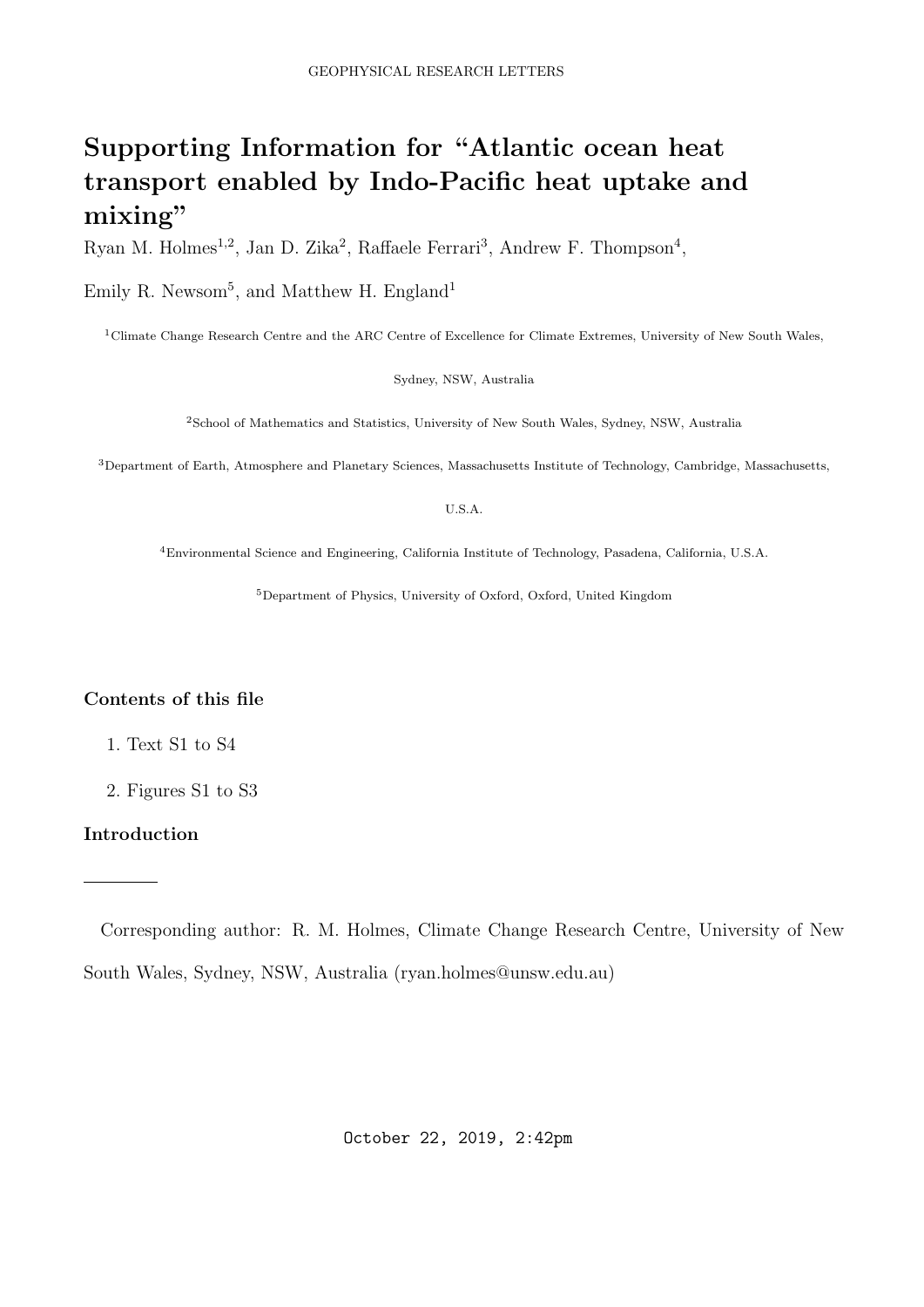#### X - 2 HOLMES ET AL.: ATLANTIC HEAT TRANSPORT ENABLED BY INDO-PACIFIC MIXING

The supporting information contains a number of supplementary figures referred to in the main article as well as brief discussions of the model configuration and numerical details of the diagnostic calculations (text S1), the contribution of various parameterized mixing processes to the total mixing (text S2), a discussion of heat transport in the presence of a net meridional volume transport through Bering Strait (text S3) and a comparison of the model meridional heat transport to observational products (text S4).

### Text S1: Model details and the numerical diagnostic calculations

The model configuration used is the MOM025 Control simulation of HZE19. Vertical mixing, captured within the term  $\mathcal M$  in Eq. 10, is parameterized using the K-profile parameterization (Large, McWilliams, & Doney, 1994), a bottom-enhanced internal tide mixing scheme (Simmons, Jayne, Laurent, & Weaver, 2004) and a background vertical diffusivity. The MOM025 Control background diffusivity  $\kappa_B$  is latitude dependent being  $10^{-5}$ m<sup>2</sup>s<sup>-1</sup> poleward of 15° latitude and reducing linearly to  $10^{-6}$ m<sup>2</sup>s<sup>-1</sup> within 5° of the Equator. MOM025 Control was initialized from the end of a similar 500 year simulation with no background diffusivity (the  $\kappa_B = 0$  case considered by HZE19) and then run for an additional 111 years to equilibrate to the change in  $\kappa_B$ . Analysis comes from the last 10 years.

We use the same methods to calculate the diathermal fluxes as in HZE19. However, here the latitudinally-resolved heat budget also includes lateral heat transports, which were zero by definition in the globally-integrated budget of HZE19. The stream function  $\Psi$  is obtained by accumulating the volume transport within 0.5°C temperature bins online at each grid point, as for the other diagnostics. We tested several methods of calculating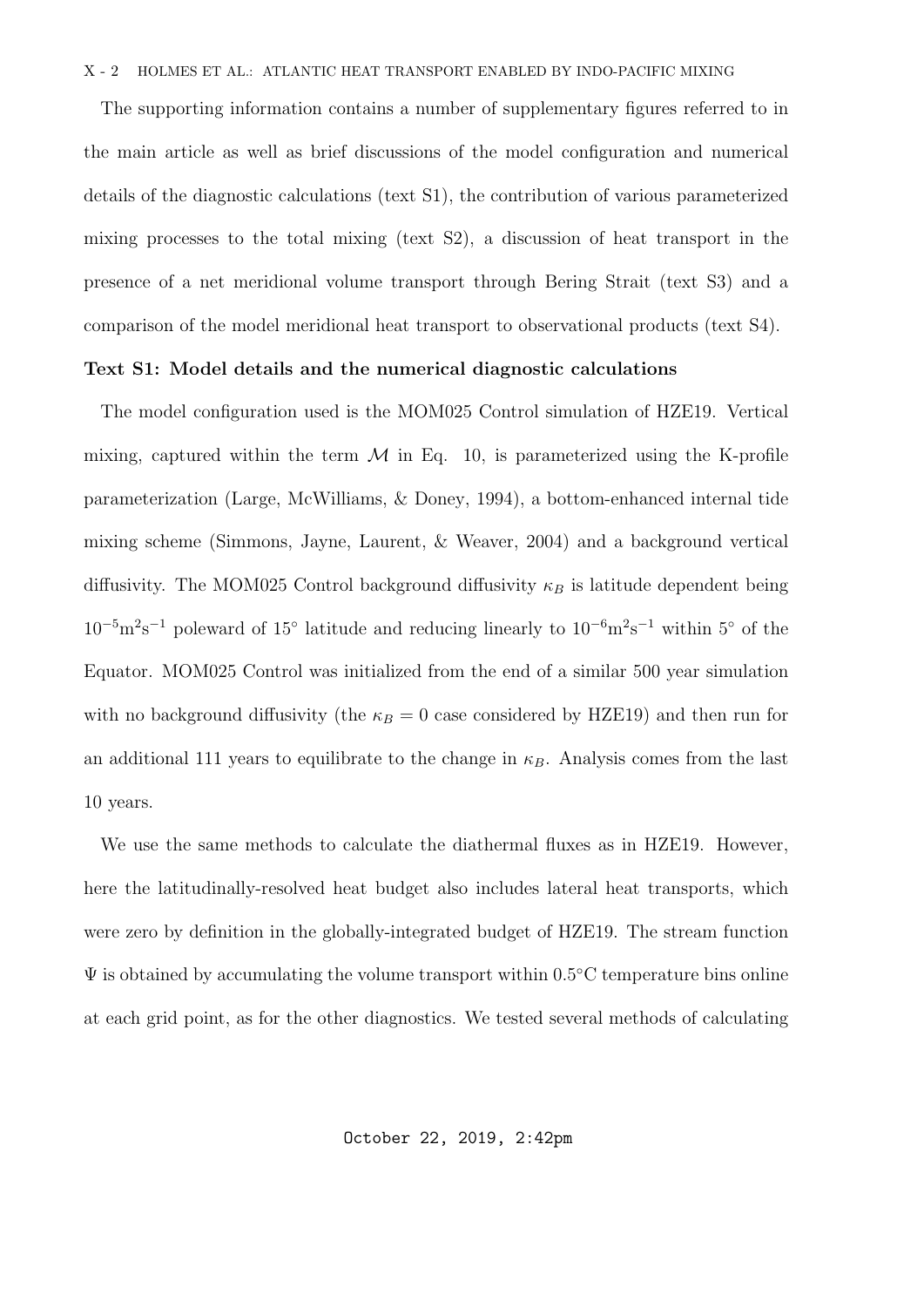the internal heat content transport  $A_I$ . The best method was found to be subtracting the external heat transport component  $\mathcal{A}_{E}$  [Eq. 7] from the total meridional heat transport  $\mathcal{A}(\phi,\Theta,t)$  calculated by accumulating the meridional heat flux relative to 0°C within each temperature bin online. Other methods, such as calculating  $A_I$  by directly integrating the stream function [via Eq. 8] yielded similar results, with a higher level of noise.

MOM025 Control does not include a mesoscale eddy parameterization or explicit isopycnal or lateral diffusion. The suppression of large lateral tracer gradients is thus achieved by the multi-dimensional piece-wise parabolic tracer advection scheme (Colella and Woodward (1984), with a monotonicity-preserving flux limiter following Suresh and Huynh (1997)). As in HZE19 the across-isotherm diffusive heat flux associated with the numerical advection scheme (referred to as numerical mixing) is calculated by residual. Here it is included in the mixing term  $\mathcal M$  (see supplementary text S2).

The model configuration also includes a parameterization for submesoscale restratification (Fox-Kemper, Ferrari, & Hallberg, 2008). This parameterization is implemented through skew-diffusion (Griffies, 1998), and therefore is not associated with any explicit volume circulation (i.e. it does not alter  $\Psi$ ). Hence, its influence on the internal heat content budget is through its meridional heat flux included in  $\mathcal{A}_D$  as part of  $\mathcal{A}_I$  in Eq. 8. While skew-diffusion should not result in any across-isotherm fluxes of heat, its numerical implementation may induce some such fluxes, which are included in the numerical mixing flux across isotherms.

### Text S2: The processes contributing to mixing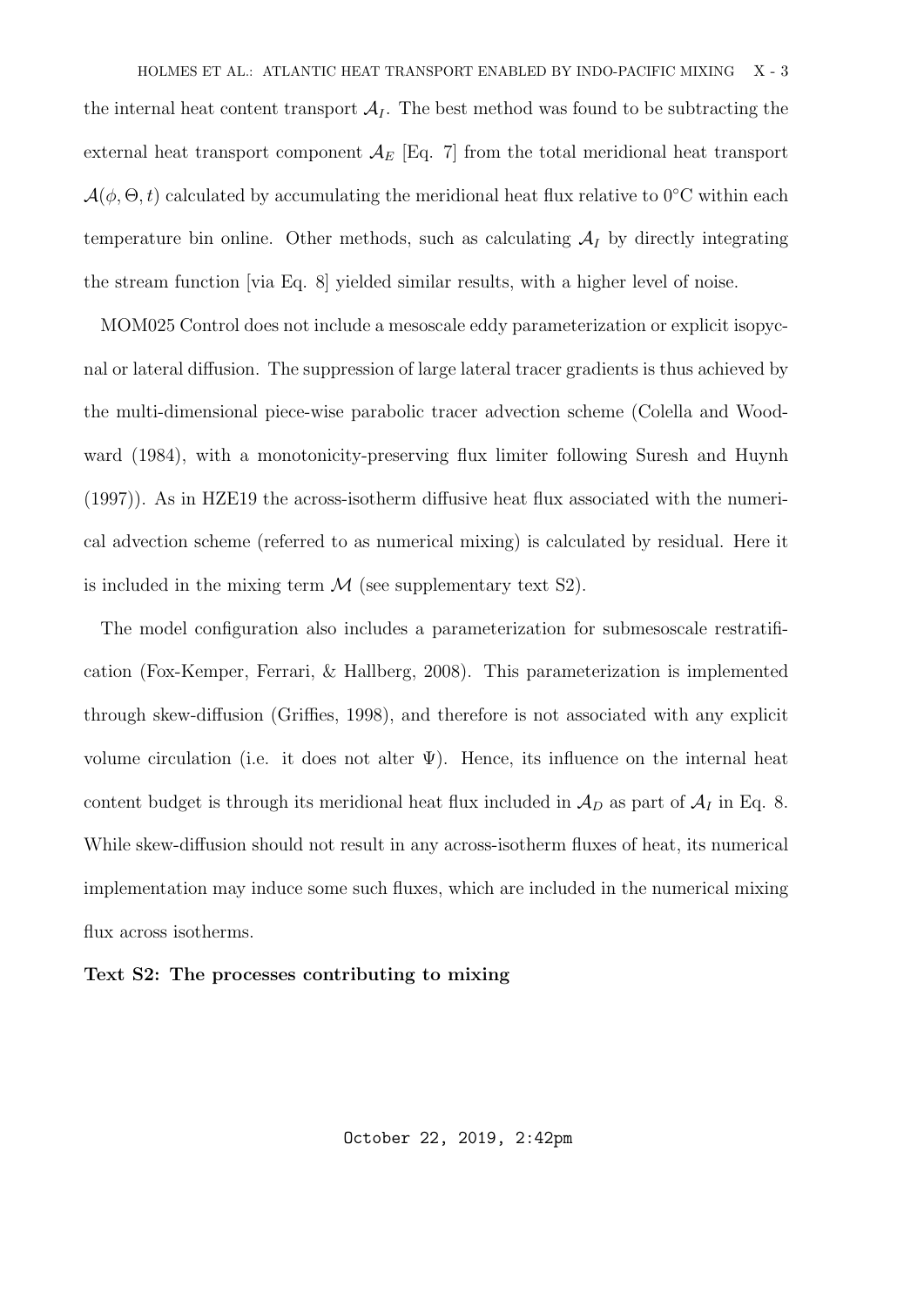#### X - 4 HOLMES ET AL.: ATLANTIC HEAT TRANSPORT ENABLED BY INDO-PACIFIC MIXING

The diathermal heat transport arising from mixing contains contributions from a number of explicitly-parameterized vertical mixing processes (Fig. S2a-c,e,f) and numerical mixing (Fig. S2d). The strongest vertical mixing fluxes are focused very close to the Equator between  $15^{\circ}$ C and  $28^{\circ}$ C and are associated with shear instability (Fig. S2c) in the eastern equatorial Pacific cold tongue (e.g. see Fig. 4c of HZE19). Background mixing is significant across most of the temperature-latitude plane, in particular in the interior subtropical regions, driving most of the diathermal heat flux in those regions responsible for the downward slope in the heat function (e.g. compare Fig. 2d and Fig. S2b between 15<sup>°</sup>C and 20<sup>°</sup>C in the latitude range 10<sup>°</sup>-30<sup>°</sup> in both hemispheres). Background mixing is also strong around the surface outcrop regions at all latitudes. The sensitivity of the diathermal heat transport to the background diffusivity is examined in HZE19 (also see Hieronymus, Nycander, Nilsson, Döös, & Hallberg, 2019). Boundary layer mixing is relatively uniformly distributed with latitude and focused around the surface outcrops (Fig. S2e), although there is also a peak around the Equator associated with the eastern equatorial Pacific cold tongue (e.g. see Fig. 4d of HZE19). Mixing associated with the bottom-intensified tidal mixing scheme of Simmons et al. (2004) is relatively uniform with temperature and focused in the tropics and mid-latitudes, although there are also peaks in the high northern latitudes (Fig. S2f).

Numerical mixing (see text S1) also makes a significant contribution to the diathermal heat transport (Fig. S2d). As discussed in more detail in HZE19, the large contribution of numerical mixing arises because sources of explicit mixing have been minimized in this model configuration (e.g. the lack of any explicit lateral mixing) in order to minimize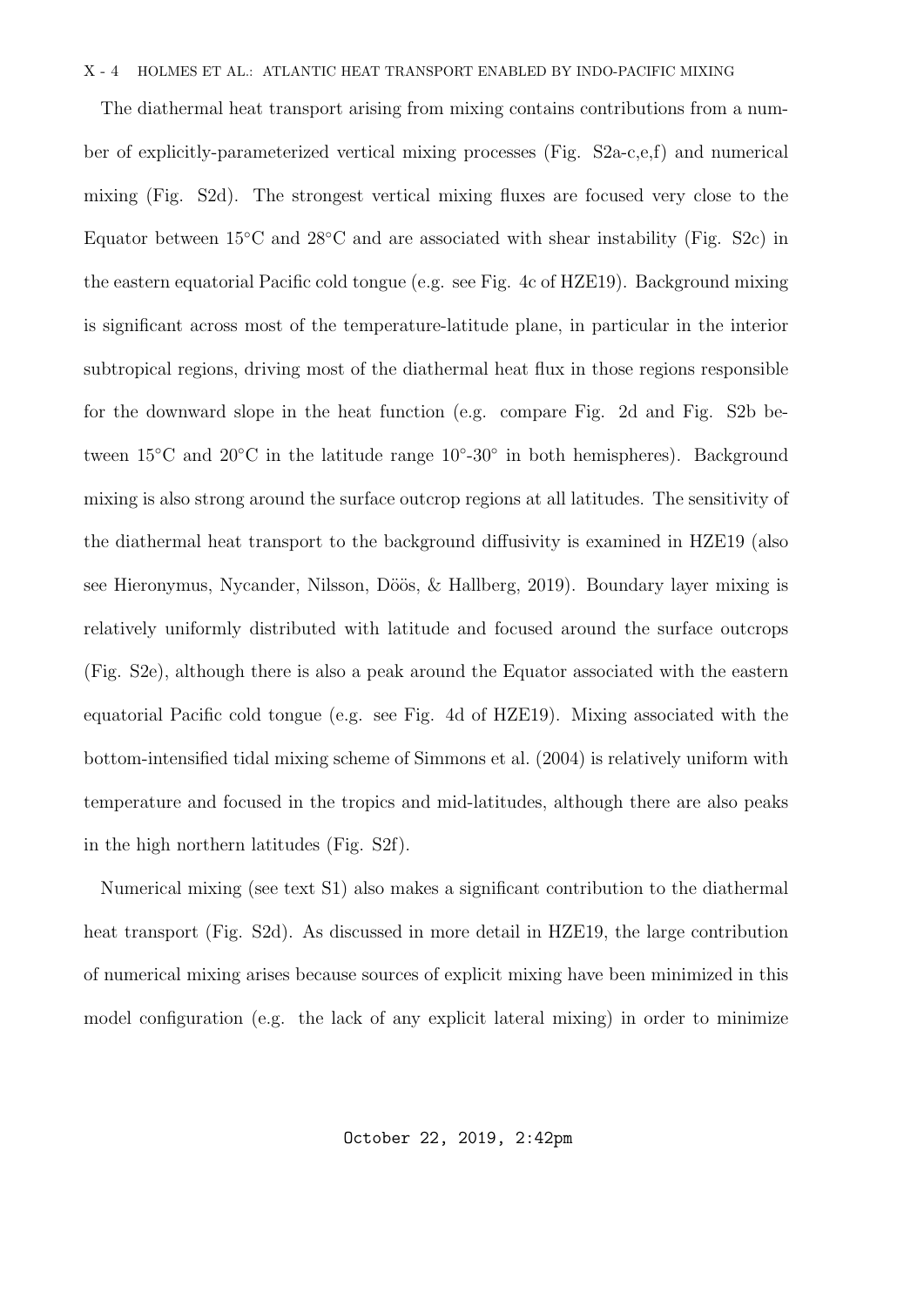the overall levels of mixing. Numerical mixing drives down-gradient heat fluxes that are peaked in the equatorial regions at temperatures above ∼ 15◦C and along the mid-latitude outcrop regions. The peak near the equator is likely associated with the strong vertical temperature gradients and vertical velocity variability in that region. The numerical mixing at higher latitudes near the surface outcrops, which in many cases is stronger than the explicit vertical mixing, may be associated with along-isopycnal eddy stirring and the subsequent dissipation of along-isopycnal temperature gradients that is not explicitly parameterized. The structure and causes of numerical mixing will be examined in more detail in a forthcoming article.

# Text S3: Heat transport in the presence of a net meridional volume transport through Bering Strait

The presence of a net lateral volume transport (through a passage such as the Bering Strait) introduces some ambiguity into the meaning and value of the associated heat transport. In MOM025 Control there is a mean transport of  $\Psi_{BS}(\Theta^{max}) = +1.03$ Sv through Bering Strait, where the maximum SST is  $\Theta^{max} = 10.5^{\circ}\text{C}$ . The associated total internal heat content transport below  $\Theta^{max}$  is southward (due to the negative sign in Eq. 8) with value −0.04PW, in the opposite direction to the volume transport. This southward heat transport arises because, as defined in Eq. 8, the internal heat content transport evaluated at some value of  $\Theta$  greater than or equal to  $\Theta^{max}$  inherently assumes that water returns back through the Bering Strait, closing the circulation, at temperature Θ. This also implies that the magnitude of the internal heat content transport continues to increase when evaluated at temperatures  $\Theta$  greater than  $\Theta^{max}$  (i.e.  $\mathcal{J}_{\phi} = \frac{\partial \mathcal{A}_I}{\partial \Theta}$  $\frac{\partial A_I}{\partial Θ}$  is non-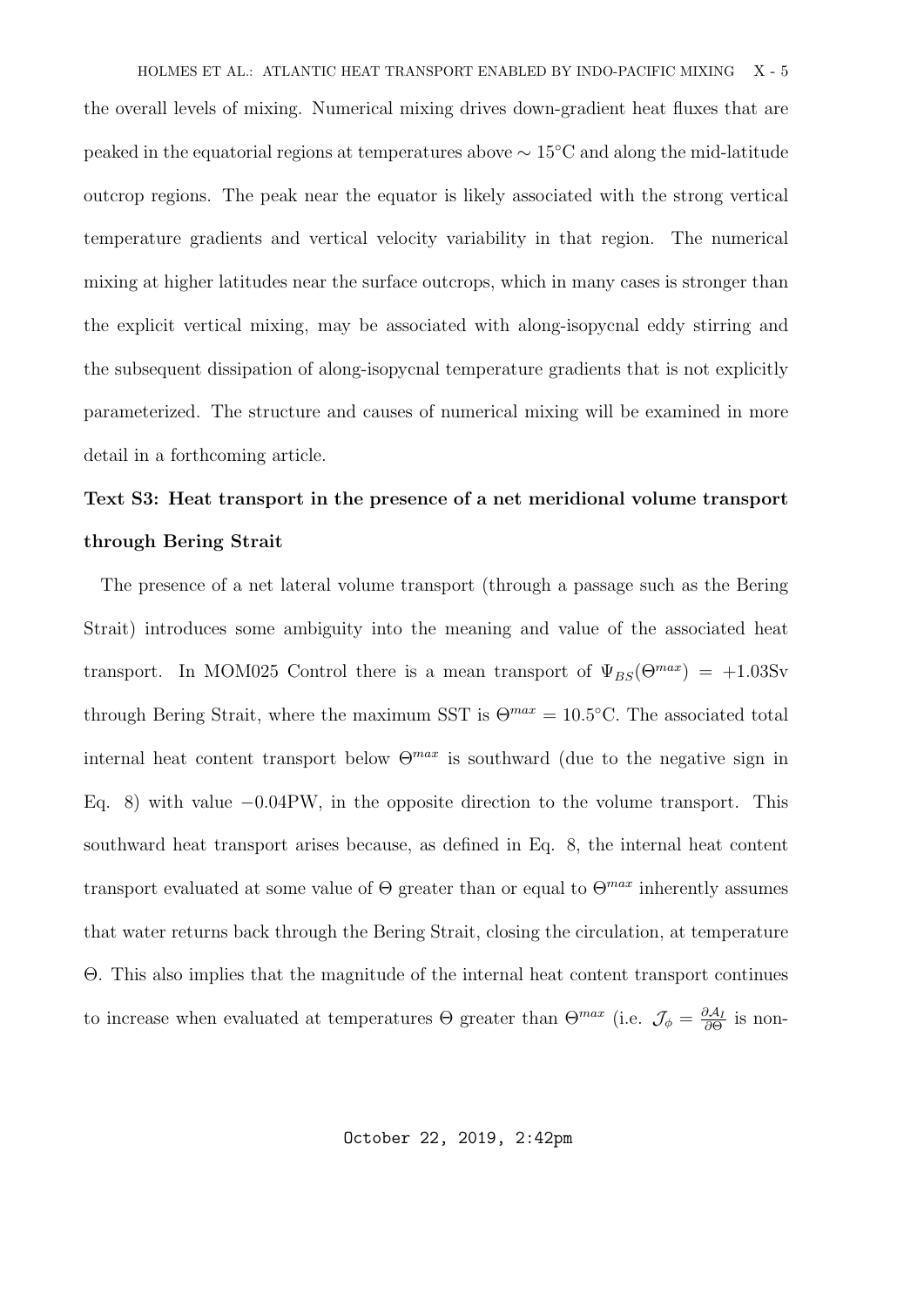zero even at temperatures greater than  $\Theta^{max}$ ). As the volume flux through Bering Strait is largely closed by passage through the Indo-Pacific and Atlantic basins via the Southern Ocean (while also being modified by surface volume fluxes), this heat flux ambiguity also affects the heat budgets of these basins.

For the purposes of the schematic in Fig. 4 the heat budget of each layer is constructed between the cooler isotherm (e.g. 15℃ for the 15° to 20℃ layer) and the colder of either the warm isotherm or the maximum SST  $\Theta^{max}$  at each latitude (upper thin dotted line in Fig. 2). The temperature of the upper boundary of the layer thus varies with latitude, meaning that to close the heat budget of the layer the meridional component of the heat transport,  $\frac{\partial A_I}{\partial \Theta}(\phi, \Theta^{max}, t)$ , exiting this upper boundary must be taken into account. For the purposes of Fig. 4, this heat transport is included as part of the surface forcing term. The changes to Fig. 4 resulting from this procedure (compared to using the upper isotherm  $\Theta$  even when it is warmer than  $\Theta^{max}$ ) are minimal and are restricted to the transport through Bering Strait (as discussed next) and some small changes to the highlatitude surface heat fluxes and the southward transport above 20◦C across 34◦S out of the Indo-Pacific.

A bound for the effective magnitude of the heat transport through the Bering Strait, corresponding to a bound for the ambiguity on the Indo-Pacific and Atlantic heat budgets, can be constructed by matching the Bering Strait volume and heat transport with estimates of the return transport via the Southern Ocean (e.g. see Vranes, Gordon, & Ffield, 2002, who discuss the Indonesian Throughflow heat transport). The net heat transport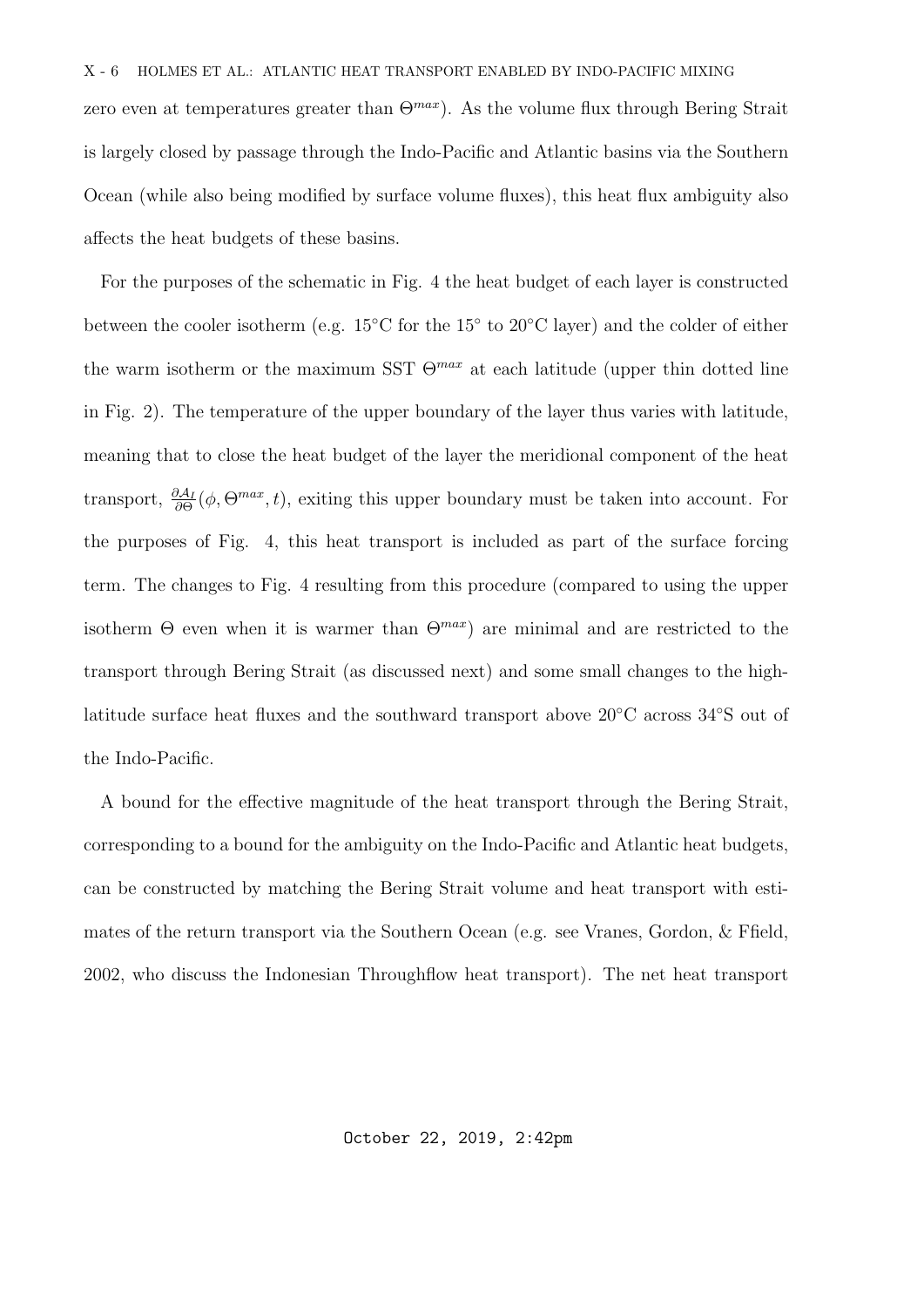associated with the Bering Strait volume transport  $\Psi_{BS}$  is,

$$
MHT_{BS} = \rho_0 C_p \left( \overline{\Theta}_{BS} - \overline{\Theta}_{SO} \right) \Psi_{BS}(\Theta^{max}), \tag{1}
$$

where  $\overline{\Theta}_{BS}$  and  $\overline{\Theta}_{SO}$  are transport weighted temperatures through the Bering Strait and the return pathway via the Southern Ocean. Using the MOM025 Control Bering Strait mass transport ( $\Psi_{BS} = +1.03Sv$ ) and heat transport relative to 0°C ( $A_{BS} = +0.003PW$ ), we find that  $\overline{\Theta}_{BS} = \mathcal{A}_{BS}/(\rho_0 C_p \Psi_{BS}) = 0.76$ °C. However,  $\overline{\Theta}_{SO}$  is uncertain, as it depends on which portion of the heat transport via the return pathway through the Southern Ocean is matched to  $\Psi$ . Considering values of  $\overline{\Theta}_{SO}$  in the large range  $-2^{\circ}\text{C}$  to  $20^{\circ}\text{C}$  yields a range for  $MHT_{BS}$  of between  $-0.08$  and  $+0.01$ PW. Observations suggest that this heat transport does not exceed 0.02PW, using a reference temperature of −1.9 ◦C (Woodgate, 2018). These values are less than the minimum transport of 0.1PW shown in Fig. 4, and thus the ambiguity is relatively small. However, for passages where the net volume transport is much larger the associated ambiguity is also much larger. For this reason we do not examine in detail the heat transports through Drake Passage or the Indonesian Throughflow.

## Text S4: Heat transport comparison with observational estimates and a fine resolution model

The MOM025 Control meridional heat transport (solid lines in Fig. S3) compares favorably with both direct and indirect observational estimates (dashed lines and markers with error bars in Fig. S3, Ganachaud & Wunsch, 2003; Trenberth, Zhang, Fasullo, & Cheng, 2019). The Atlantic heat transport in particular is well represented (red lines in Fig. S3). The southward heat transport in the Southern Hemisphere Indo-Pacific is weaker than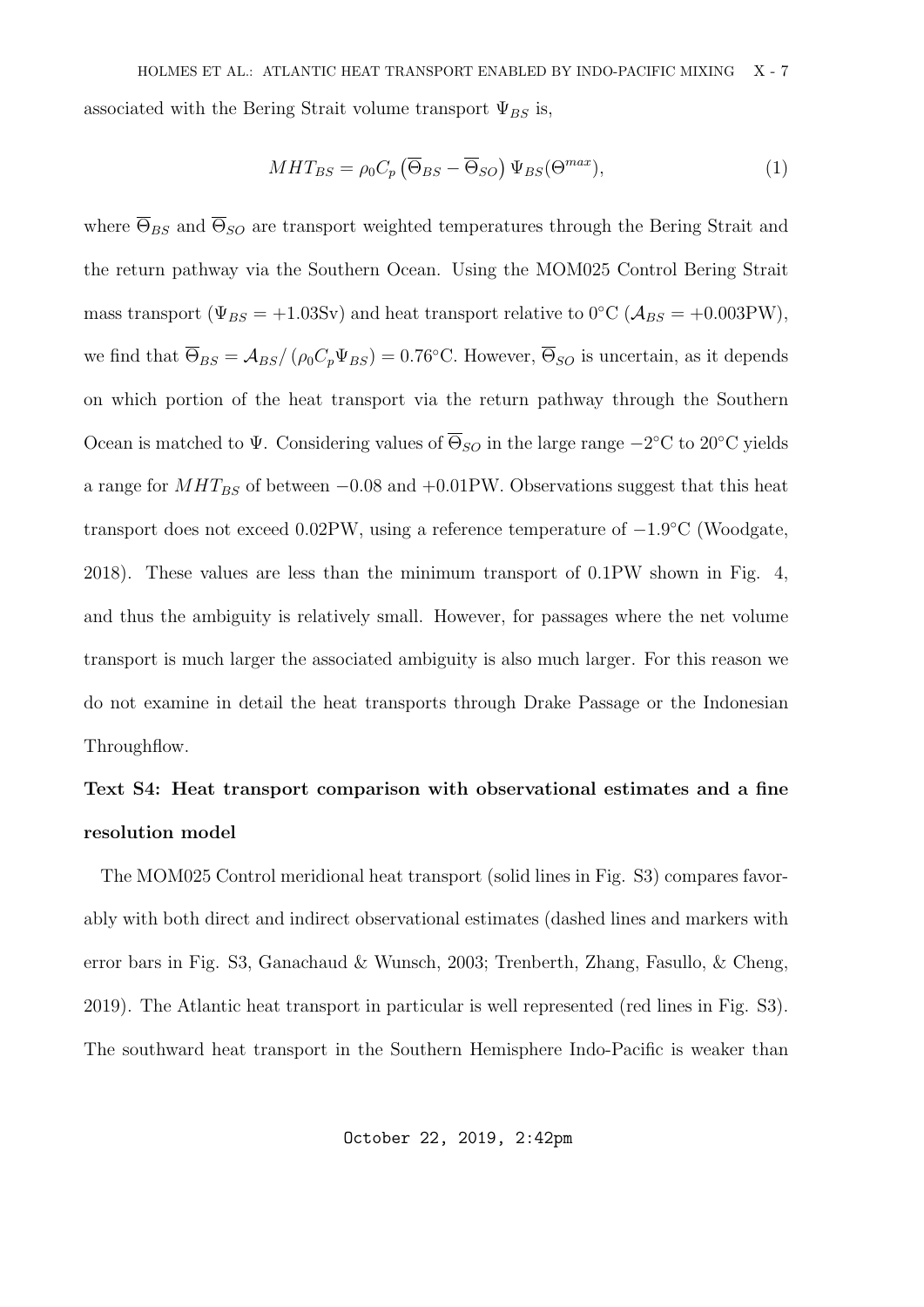observations suggest. This appears to be a common problem with many global ocean models, and it remains unclear whether this problem is linked to model biases or observational errors (e.g. Griffies et al., 2009; Trenberth & Caron, 2001; Valdivieso et al., 2017). A similar MOM-SIS configuration with a finer horizontal resolution of  $1/10^{\circ}$  (MOM01, which also has 75 vertical levels instead of 50, and no background vertical diffusivity) has similar heat transport in the Indo-Pacific but significantly weaker transport in the Atlantic (thin solid lines in Fig. S3), which is linked to a weaker NADW circulation (not shown). Hence we have chosen to focus on MOM025 Control in this study. Nevertheless, a similar analysis to that performed in the main article applied to MOM01 shows that the contribution of Indo-Pacific heat uptake and mixing to Atlantic meridional heat transport remains similar. 52% (0.28PW) of the 0.54PW of northward heat transport across 50◦N in the Atlantic in MOM01 is supplied across 34◦S ultimately from temperatures above 20◦C in the Indo-Pacific, while 0.19PW is supplied through mixing across the 15◦C isotherm in the Atlantic. Thus our qualitative conclusions are robust to the differences between MOM01 and MOM025 Control.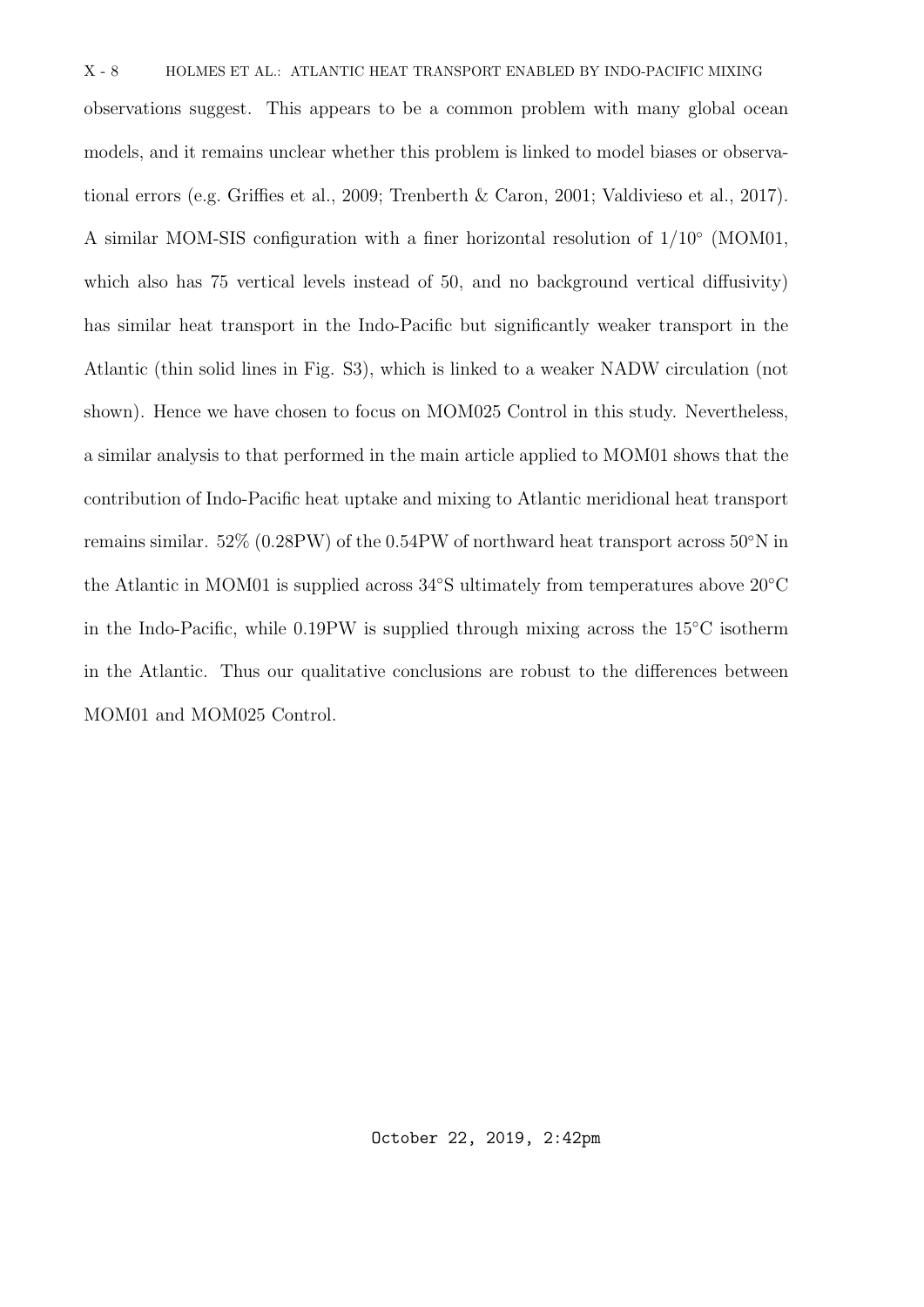

Figure S1. MOM025 Control (a) global, (b) Atlantic and (c) Indo-Pacific internal heat content tendency  $[\partial/\partial t (\partial \mathcal{H}_I/\partial \phi), TW$ <sup>o</sup> latitude]. At each temperature the color corresponds to the net flux of heat into all fluid colder than that temperature within each latitude band. The heat function  $A_I$  is shown in thin black 0.25PW contours for each basin, with the solid (dashed) contours indicating positive (negative) values. The thin dotted lines mark the minimum and maximum SST at each latitude at all zonal locations and seasons within each basin.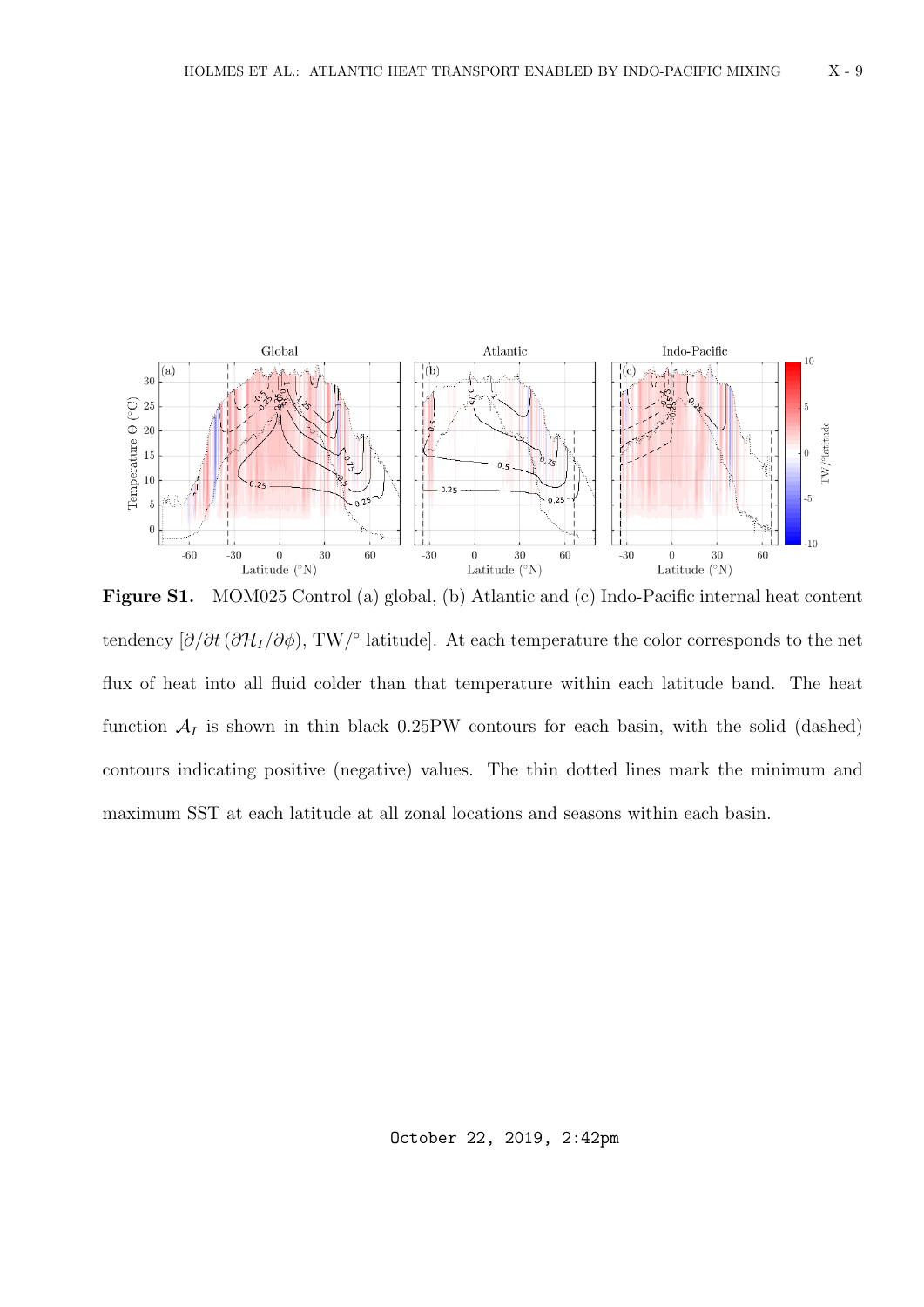

Figure S2. The MOM025 Control global diathermal heat transport due to mixing  $(\partial \mathcal{M}/\partial \phi)$ in Eq. (13), Fig. 3d) decomposed into its components due to (a) explicitly parameterized total vertical mixing and (d) numerical mixing. The explicitly parameterized vertical mixing (panel a) includes components due to (b) background mixing, (c) interior shear instability, (e) boundary layer mixing and (f) internal tide mixing and several other small processes (e.g. double-diffusion, not shown). The heat function is shown in black 0.25PW contours. The thin dotted lines mark the zonal minimum and maximum SST at each latitude at all zonal locations and seasons.